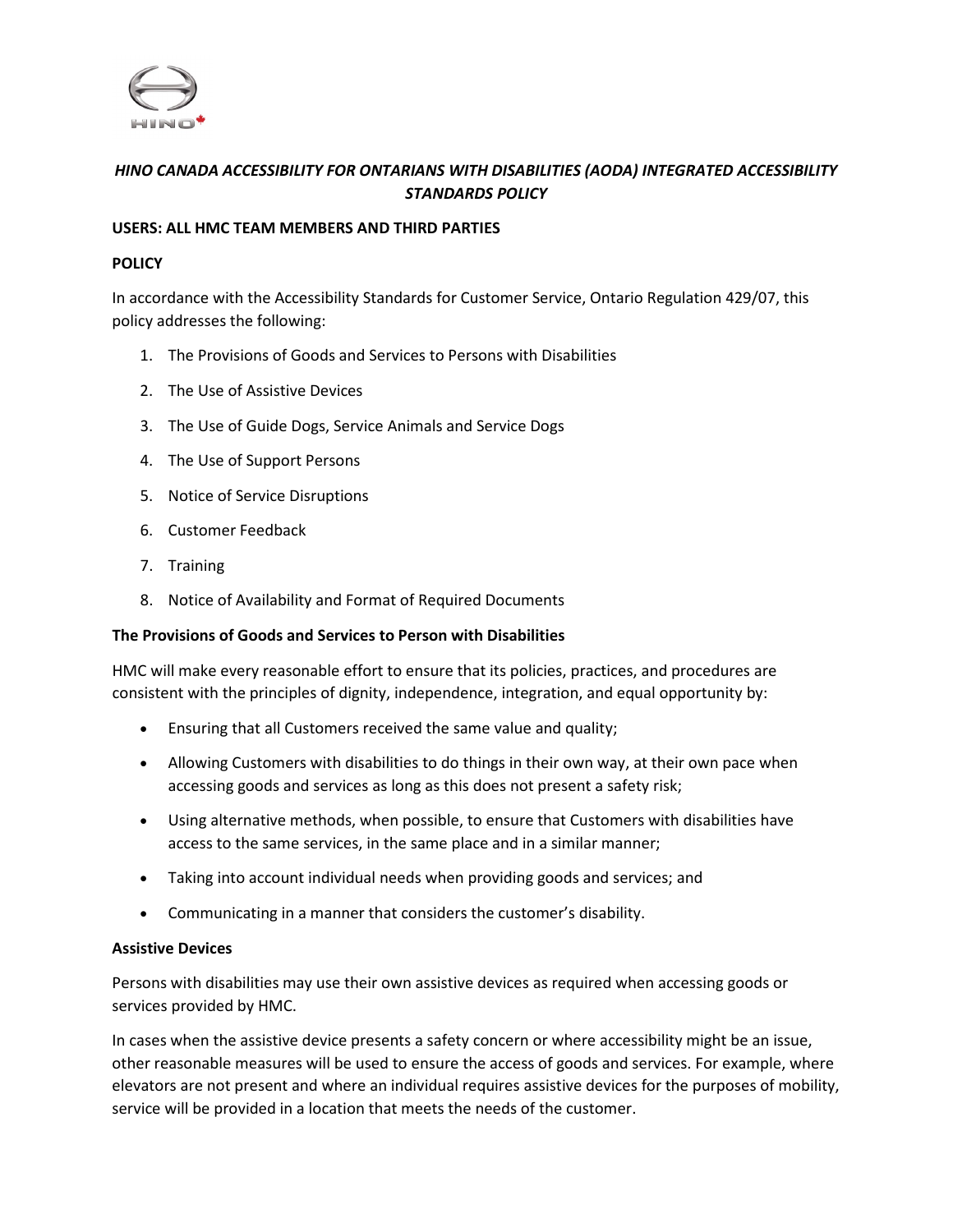

### **Guide Dogs, Service Animals and Service Dogs**

A Customer with a disability that is accompanied by guide dog, service animal or service dog will be allowed access to premises that are open to the public unless otherwise excluded by law.

#### **Food Service Areas:**

A Customer with a disability that is accompanied by guide dog or service dog will be allowed access to food service areas that are open to the public unless otherwise excluded by law.

## **Recognizing a Guide Dog, Service Dog and/or Service Animal:**

If it is not readily apparent that the animal is being used by the Customer for reasons related to his/her disability, the Company may request verification from the Customer. Verification may include:

- A letter from a physician or nurse confirming that the person requires the animal for reasons related to the disability;
- A valid identification card signed by the Attorney General of Canada; or,
- A certificate of training from a recognized guide dog or service animal training school.

### **Care and Control of the Animal:**

The Customer that is accompanied by a guide dog, service dog and/or service animal is responsible for always maintaining care and control of the animal.

### **Allergies**

If a health and safety concern present itself for example in the form of a severe allergy to the animal, the Company will make all reasonable efforts to meet the needs of all individuals.

### **Support Persons**

If a customer with a disability is accompanied by a support person, HMC will ensure that both persons are allowed to enter the premises together and that the Customer is not prevented from having access to the support person.

There may be times where seating and availability prevent the customer and support person from sitting beside each other. In these situations, the Company will make every reasonable attempt to resolve the issue.

In situations where confidential information might be discussed, consent will be obtained from the Customer, prior to any conversation where confidential information might be discussed.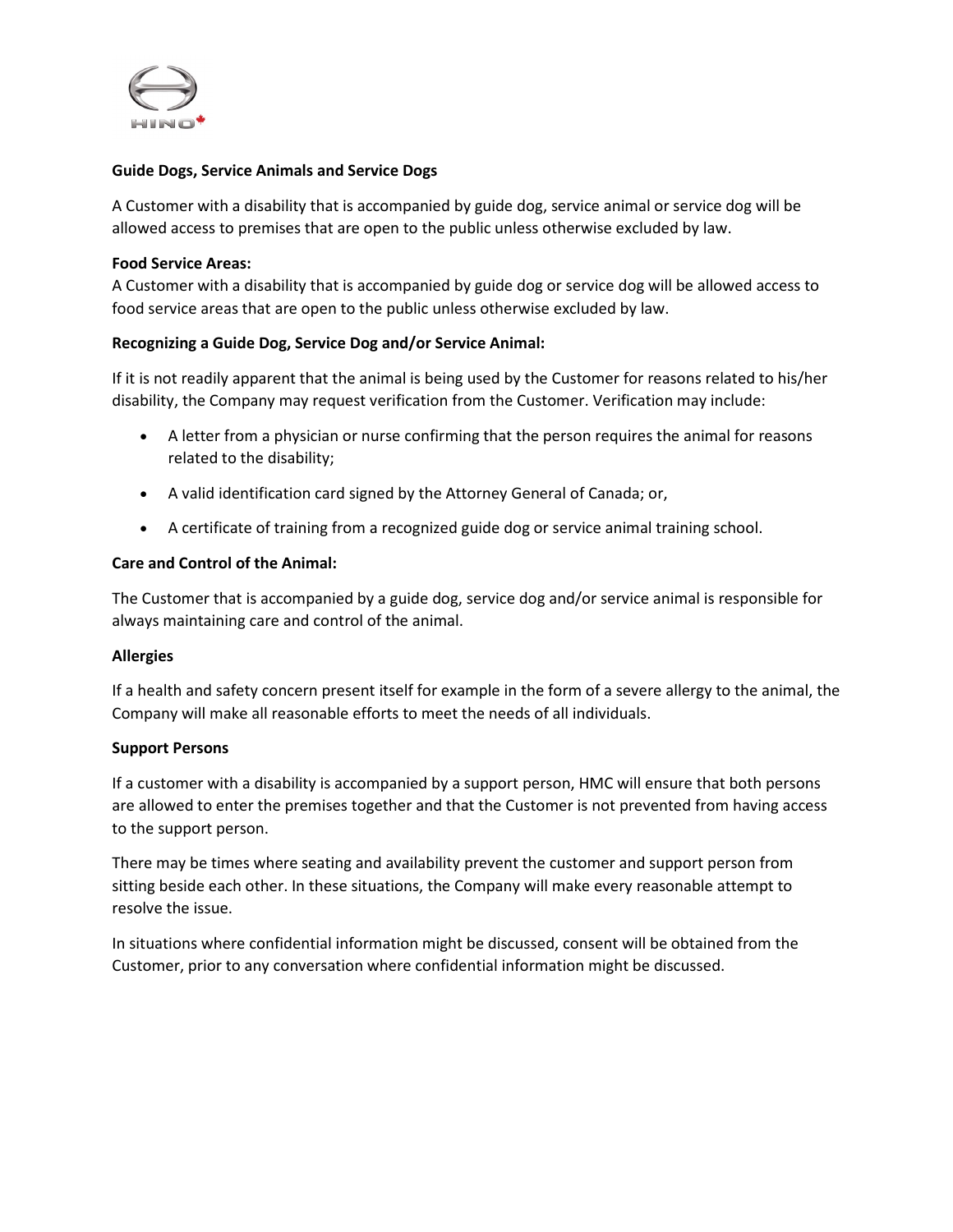

### **Notice of Disruption in Service**

Service disruption may occur due to reasons that may or may not be within the control or knowledge of HMC. In the event of any temporary disruptions to facilities or services that Customers with disabilities rely on to access or use HMC goods and services, reasonable efforts will be made to provide advance notice. In some circumstances such as in the situation of unplanned temporary disruptions, advance notice may not be possible.

### **Notifications will include:**

If a notification needs to be posted the following information will be included unless it is not readily available or known:

- Goods or services that are disrupted or unavailable
- Reason for the disruption
- Anticipated duration
- A description of alternative service of options

## **Notifications Options:**

When disruptions occur HMC will provide notice by:

- Posting notices in conspicuous places including at the point of disruption, at the main entrance and the nearest accessible entrance to the service disruption.
- Verbally notifying customers when they are making an appointment; or
- By any other method that may be reasonable under the circumstances

### **Feedback Process**

HMC shall provide Customers with the opportunity to provide feedback on the service provided to Customers with disabilities. Information about the feedback process will be readily available to all Customers and notice of the process will be made available. Feedback forms along with alternate methods of providing feedback such as verbally (in person or by telephone) or written (hand delivered, website or email), will be available upon request.

Customers can submit feedback to:

Hino Motors Canada, Ltd. Attn: Human Resources 6975 Creditview Road, Unit #2 Mississauga, ON L5N 8E9 (905) 670-3352

Customers who wish to provide feedback by completing an onsite customer feedback form or verbally can do so to any HMC Team Member.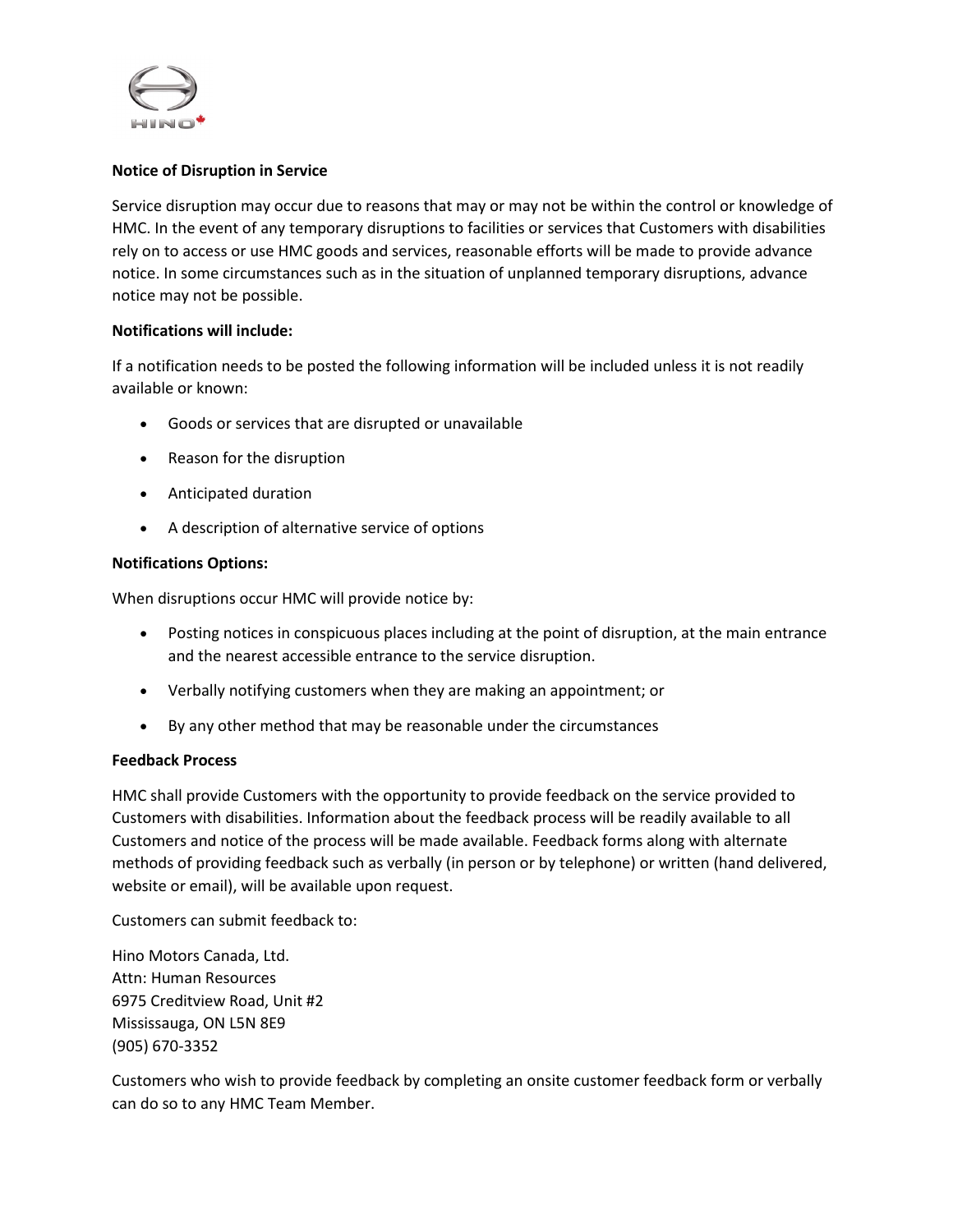

Customers that provide formal feedback will receive acknowledgement of their feedback, along with any resulting actions based on concerns or complaints that were submitted.

## **Training**

Training will be provided to:

- All Team Members, Agents and/or Contractors who deal with the public or other Third Parties that act on behalf of HMC for example: Salespersons, Drivers, Vendors, Event Operators, and other Third Parties; and
- Those who are involved in the development and approval of customer service policies, practices, and procedures.

## **Training Provisions:**

As reflected in Ontario Regulation 429/07, regardless of the format, training will cover the following:

- A review of the purpose of the Accessibility for Ontarians with Disabilities Act, 2005.
- A review of the requirements of the Accessibility Standards for Customer Service, Ontario Regulations 429/07.
- Instructions on how to interact and communicate with people with various types of disabilities.
- Instructions on how to interact with people with disabilities who
	- o Use assistive devices;
	- o Require the assistance of a guide dog, service dog or other service animal; or
	- o Require the use of a Support Person.
- Instructions on how to use equipment or devices that are available at our premises or that we provide that may help people with disabilities.
- Instructions on what to do if a person with a disability is having difficulty accessing your services.
- HMC's policies, procedures and practices pertaining to providing accessible customer service to Customers with disabilities.

### **Training Schedule:**

HMC will provide training as soon as practicable. Training will be provided to new Team Members, Agents and/or Contractors who deal with the public or act on our behalf. Revised training will be provided in the event of changes to legislation, procedures and/or practices.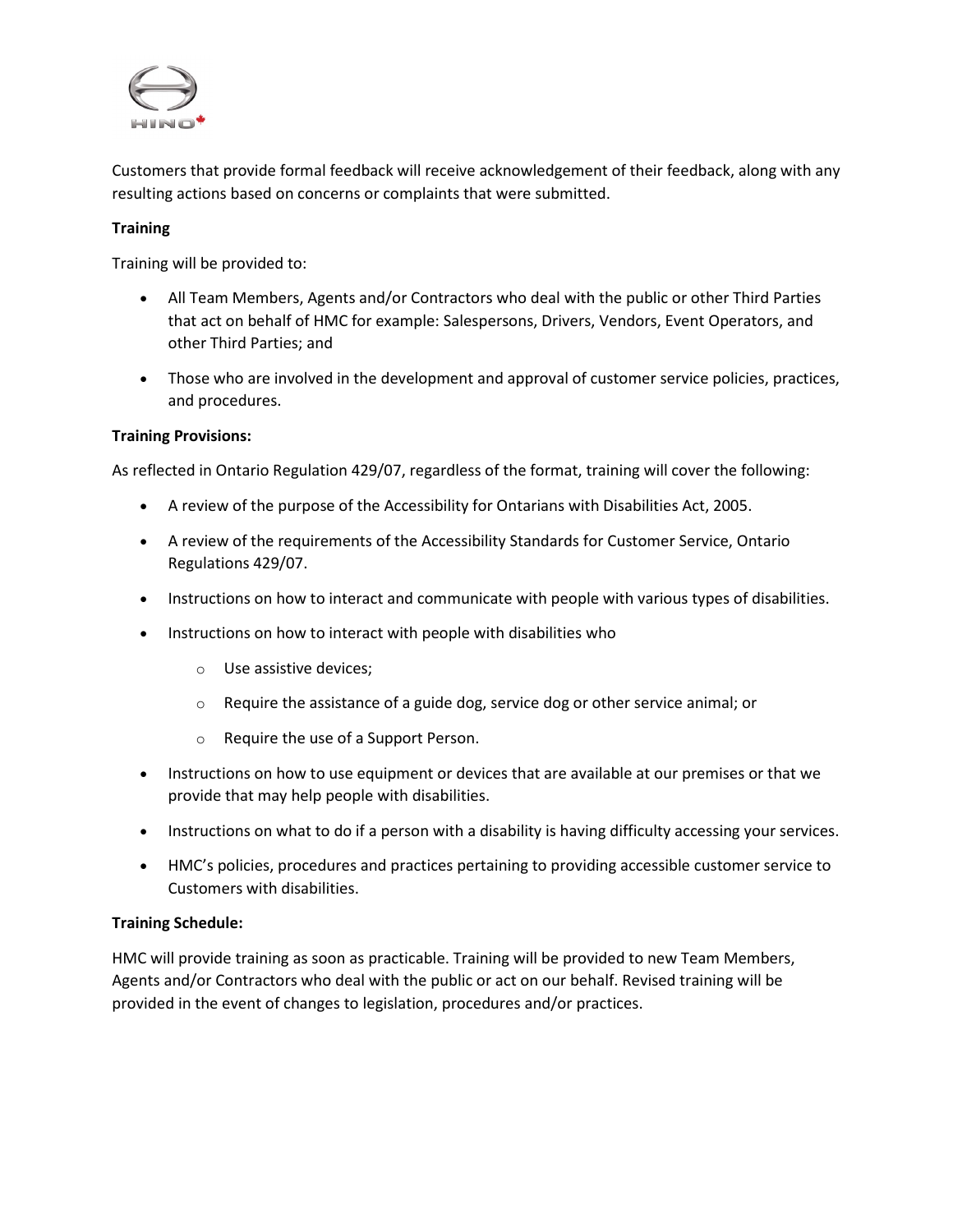

## **Record of Training:**

HMC will keep record of training that includes the dates of training was provided and the number of Team Members who attended the training. Notice of Availability HMC shall notify customers that the documents related to the Accessibility Standard for Customer Service are available upon request and in a format that considers the customer's disability. Notification will be given by posting the information in a conspicuous place owned and operated by HMC.

This policy and its related procedures will be reviewed as required in the event of legislative changes.

The section of this policy that addresses the use of guide dogs, service animals and service dogs only applies to the provision of goods and services that take place at premises owned and operated by HMC.

### **DEFINITIONS**

The AODA and Ontario Regulations 429/07 contains and refers to various definitions that are relevant to this policy, such as:

### **"Disability"**

- Any degree of physical disability, infirmity, malformation or disfigurement that is caused by bodily injury, birth defect or illness and, without limiting the generality of the foregoing, includes diabetes mellitus, epilepsy, a brain injury, any degree of paralysis, amputation, lack of physical co-ordination, blindness or visual impediment, deafness or hearing impediment, muteness or speech impediment, or physical reliance on a guide dog or other animal or on a wheelchair of other remedial appliances or device.
- A condition of mental impairment or a developmental disability
- A learning disability, or dysfunction in one or more of the processes involved in understanding or using symbols or spoken language
- A mental disorder, or
- An injury or disability for which benefits were claimed or received under the insurance plan established under the Workplace Safety and Insurance Act, 1997.

**"Barriers"** is anything that prevents a person with a disability from fully participating in all aspects of society because of his or her disability. Such barriers include attitudinal, information or communication, technology, organizational, architectural, or physical.

**"Guide Dog"** is a highly trained working dog that has been trained at one of the facilities listed in Ontario Regulation 58 under the Blind Persons' Rights Act, to provide mobility, safety and increased independence for people who are blind.